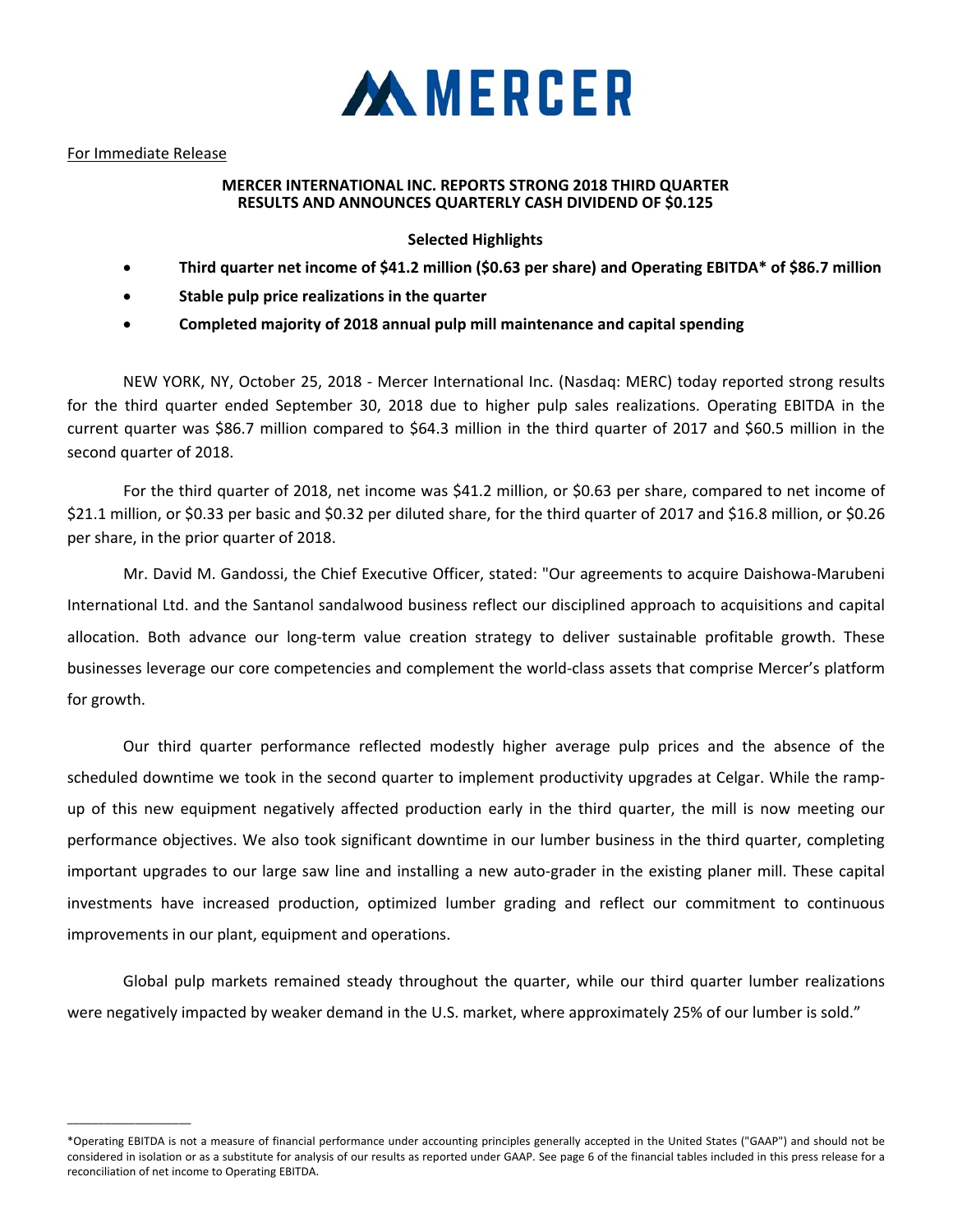## **Financial Highlights**

### **Consolidated: Stable pulp prices and a focus on continuous improvement**

|                             |     | Q3                           |     | Q <sub>2</sub>                           |     | Q <sub>3</sub>    |             | <b>YTD</b>  |          | <b>YTD</b>               |  |
|-----------------------------|-----|------------------------------|-----|------------------------------------------|-----|-------------------|-------------|-------------|----------|--------------------------|--|
|                             |     | 2018                         |     | 2018                                     |     | 2017              |             | 2018        |          | 2017                     |  |
|                             |     |                              |     | (in thousands, except per share amounts) |     |                   |             |             |          |                          |  |
| Revenues                    | \$. | 331,058                      | \$. | 346,532                                  | S.  | 305,498           |             | \$1,045,493 | \$.      | 831,459                  |  |
| Operating income            | \$  | 63,346                       | \$  | 37,476                                   | Ś.  | 41,662            | $^{(1)}$ \$ | 176.870     | \$       | $101,871$ <sup>(1)</sup> |  |
| <b>Operating EBITDA</b>     | \$. | 86,656                       | \$. | 60,490                                   | \$  | 64,335            | $(1)$ \$    | 246,513     | \$       | $164,390$ <sup>(1)</sup> |  |
| Loss on settlement of debt  | \$  | $\qquad \qquad$              | \$  | $\overline{\phantom{0}}$                 | \$  | —                 | \$          | 21,515      | $(2)$ \$ | $10,696$ <sup>(3)</sup>  |  |
| Legal cost award            | \$  | $\qquad \qquad \blacksquare$ | \$  | —                                        | \$  | $\qquad \qquad -$ | \$          | 6,951       | \$       |                          |  |
| Net income                  | \$  | 41,176                       | \$  | 16,755                                   | \$. | 21,143            | \$          | 83,580      | \$       | 28,765                   |  |
| Net income per common share |     |                              |     |                                          |     |                   |             |             |          |                          |  |
| Basic                       | \$  | 0.63                         | \$  | 0.26                                     | \$  | 0.33              | \$          | 1.28        | \$       | 0.44                     |  |
| <b>Diluted</b>              | \$  | 0.63                         | \$  | 0.26                                     | \$  | 0.32              | \$          | 1.27        | \$       | 0.44                     |  |

(1) Adjusted as a result of our adoption of Accounting Standards Update 2017-07, Improving the Presentation of Net Periodic Pension Cost and Net Periodic *Post‐Retirement Benefit Cost*, in the current year. See Note 1 to our Interim Consolidated Financial Statements.

(2) Redemption of 7.75% senior notes due 2022.

(3) Redemption of 7.00% senior notes due 2019.

In the third quarter of 2018 our operating income increased to \$63.3 million, or by approximately 69% from \$37.5 million in the prior quarter of 2018, and approximately 52% from \$41.7 million in the same quarter of the prior year. The increase in the current quarter over the prior quarter is primarily due to lower maintenance costs at our pulp mills and higher pulp sales realizations. The increase in the current quarter over the same quarter of the prior year is primarily due to higher pulp and lumber sales realizations partially offset by lower pulp and energy sales volumes and higher maintenance and per unit fiber costs in the current quarter.

In the nine months ended September 30, 2018, operating income increased to \$176.9 million or by 74% from \$101.9 million in the same period of 2017 as higher pulp and lumber sales realizations more than offset lower pulp and energy sales volumes, higher maintenance and per unit fiber costs and the negative impact of a weaker dollar on our euro denominated costs and expenses.

### **Segment Results**

### **Pulp: Stable pulp realizations and significant turbine maintenance complete**

|                              |   | <b>Three Months Ended</b><br>September 30, |                |         |  |  |  |  |
|------------------------------|---|--------------------------------------------|----------------|---------|--|--|--|--|
|                              |   |                                            |                |         |  |  |  |  |
|                              |   | 2018                                       |                | 2017    |  |  |  |  |
|                              |   |                                            | (in thousands) |         |  |  |  |  |
| Pulp revenues                |   | 274,970                                    | S              | 247,314 |  |  |  |  |
| Energy and chemical revenues | S | 17,999                                     |                | 25,044  |  |  |  |  |
| Operating income             |   | 68,794                                     |                | 40,982  |  |  |  |  |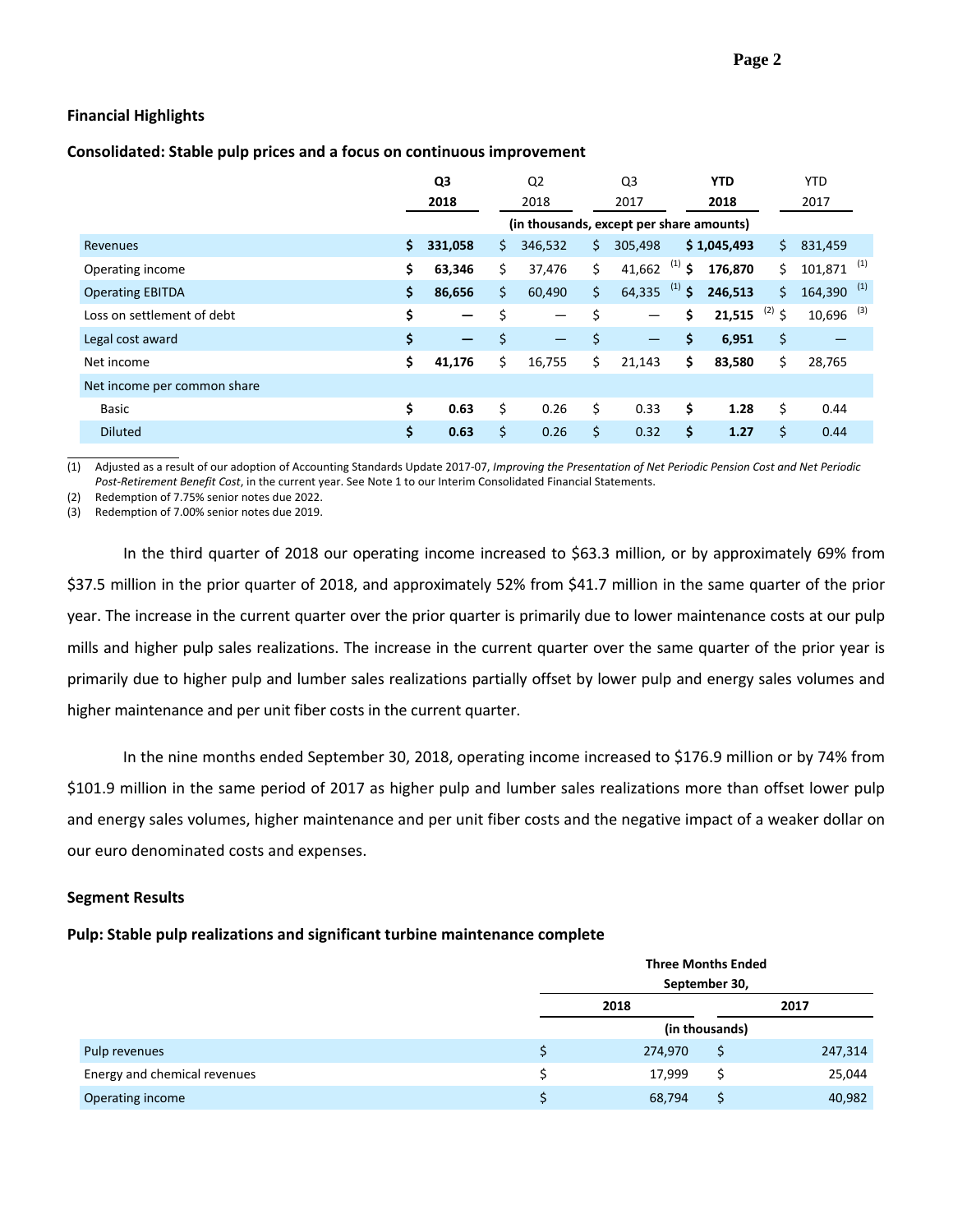### **Page 3**

In the third quarter of 2018 pulp segment operating income increased by approximately 68% to \$68.8 million from \$41.0 million in the same quarter of 2017. In the current quarter our pulp realized sales price increased by approximately 34% to \$852 per ADMT from \$638 per ADMT in the same quarter of the prior year as a result of steady demand. Pulp sales volumes decreased by approximately 17% to 319,850 ADMTs in the current quarter from 383,795 ADMTs in the same quarter of the prior year primarily due to lower production and the timing of shipments to China. Our maintenance program was larger in the current quarter which reduced our energy and pulp sales volumes and increased our costs. Included in this quarter's maintenance was the completion of the final steps of the turbine revision work at each of our Stendal and Celgar mills which we began in Q2. We estimate that planned annual maintenance downtime at our Rosenthal mill in the current quarter adversely impacted our operating income by approximately \$10.8 million, and our turbine maintenance this quarter resulted in foregone energy revenue of approximately \$5.9 million. Per unit fiber costs increased by approximately 15% in the current quarter from the same quarter of 2017 primarily as a result of strong demand for imported wood from Scandinavian pulp mills and in our Celgar mill's fiber basket, a decrease in pulp log availability and demand from coastal pulp mills.

### **Wood Products: Continuous improvements in equipment and operations**

|                         | <b>Three Months Ended</b><br>September 30, |                |        |  |  |  |  |
|-------------------------|--------------------------------------------|----------------|--------|--|--|--|--|
|                         | 2018                                       | 2017           |        |  |  |  |  |
|                         |                                            | (in thousands) |        |  |  |  |  |
| Lumber revenues         | 34,270                                     | \$             | 27,851 |  |  |  |  |
| Energy revenues         | 1,978                                      | \$             | 3,116  |  |  |  |  |
| Wood residual revenues  | 1,841                                      | \$             | 2,173  |  |  |  |  |
| Operating income (loss) | (1,770)                                    |                | 2,983  |  |  |  |  |

In the third quarter of 2018 our wood products segment had an operating loss of \$1.8 million compared to operating income of \$3.0 million in the same quarter of 2017. In the current quarter we took planned downtime to upgrade our large saw line and to install an auto‐grader in the existing planer mill which reduced our production and energy sales and increased our costs. In the current quarter, per unit fiber costs increased by approximately 4% from the same quarter of 2017 primarily as a result of strong fiber demand. Average lumber sales realizations increased by approximately 9% to \$409 per Mfbm in the third quarter of 2018 from approximately \$375 per Mfbm in the same quarter of 2017 primarily due to increased sales to the U.S. where we realized higher sale prices.

#### **Outlook**

We continue to expect the NBSK pulp market to remain balanced through the fourth quarter due to continued steady demand growth and expected supply limitations. At the end of September world producer inventories are about 33 days' supply. We currently expect fourth quarter lumber pricing in Europe and Japan to remain stable and we feel U.S. prices are near their floor.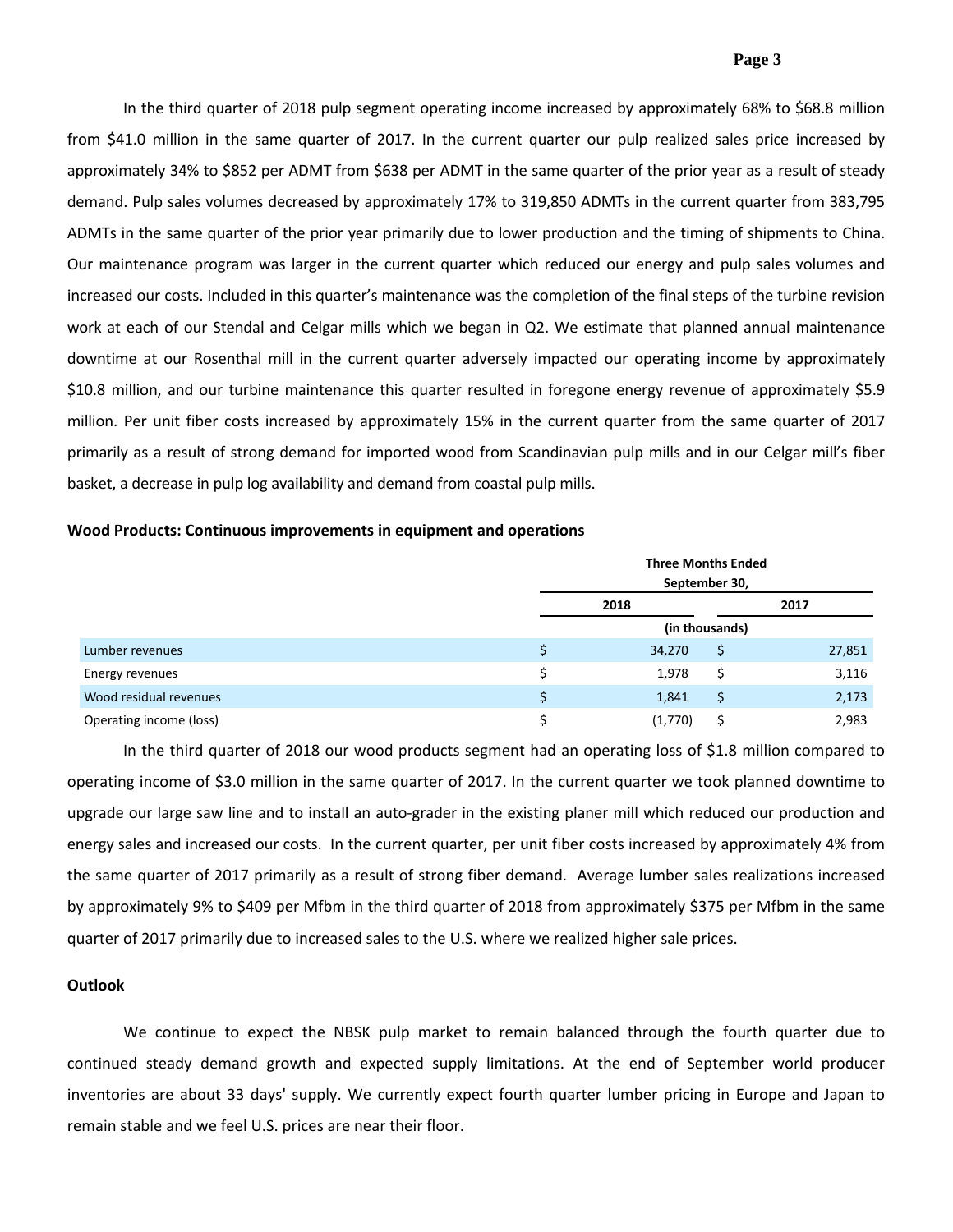In the fourth quarter we will also be focused on closing the Daishowa‐Marubeni International Ltd. acquisition and beginning the process of integrating it into Mercer to ensure we maximize our identified synergies. We look forward to working with our new employees as well as our new government and various community stakeholders.

#### **Quarterly Dividend**

A quarterly dividend of \$0.125 per share will be paid on December 20, 2018 to all shareholders of record on December 13, 2018. Future dividends will be subject to Board approval and may be adjusted as business and industry conditions warrant.

#### **Earnings Release Call**

In conjunction with this release, Mercer International Inc. will host a conference call, which will be simultaneously broadcast live over the Internet. Management will host the call, which is scheduled for October 26, 2018 at 10:00 AM (Eastern Daylight Time). Listeners can access the conference call live and archived for 30 days over the Internet at https://edge.media-server.com/m6/p/firrbdse or through a link on the company's home page at http://www.mercerint.com. Please allow 15 minutes prior to the call to visit the site and download and install any necessary audio software.

Mercer International Inc. is a global forest products company with operations in Germany and Canada with consolidated annual production capacity of 1.5 million tonnes of NBSK pulp and 550 million board feet of lumber. To obtain further information on the company, please visit its web site at http://www.mercerint.com.

*The preceding includes forward looking statements which involve known and unknown risks and uncertainties* which may cause our actual results in future periods to differ materially from forecasted results. Words such as *"expects", "anticipates", "projects", "intends", "designed", "will", "believes", "estimates", "may", "could" and* variations of such words and similar expressions are intended to identify such forward-looking statements. Among those factors which could cause actual results to differ materially are the following: the highly cyclical nature of our *business, raw material costs, our level of indebtedness, competition, foreign exchange and interest rate fluctuations, our use of derivatives, expenditures for capital projects, environmental regulation and compliance, disruptions to our production, market conditions and other risk factors listed from time to time in our SEC reports.*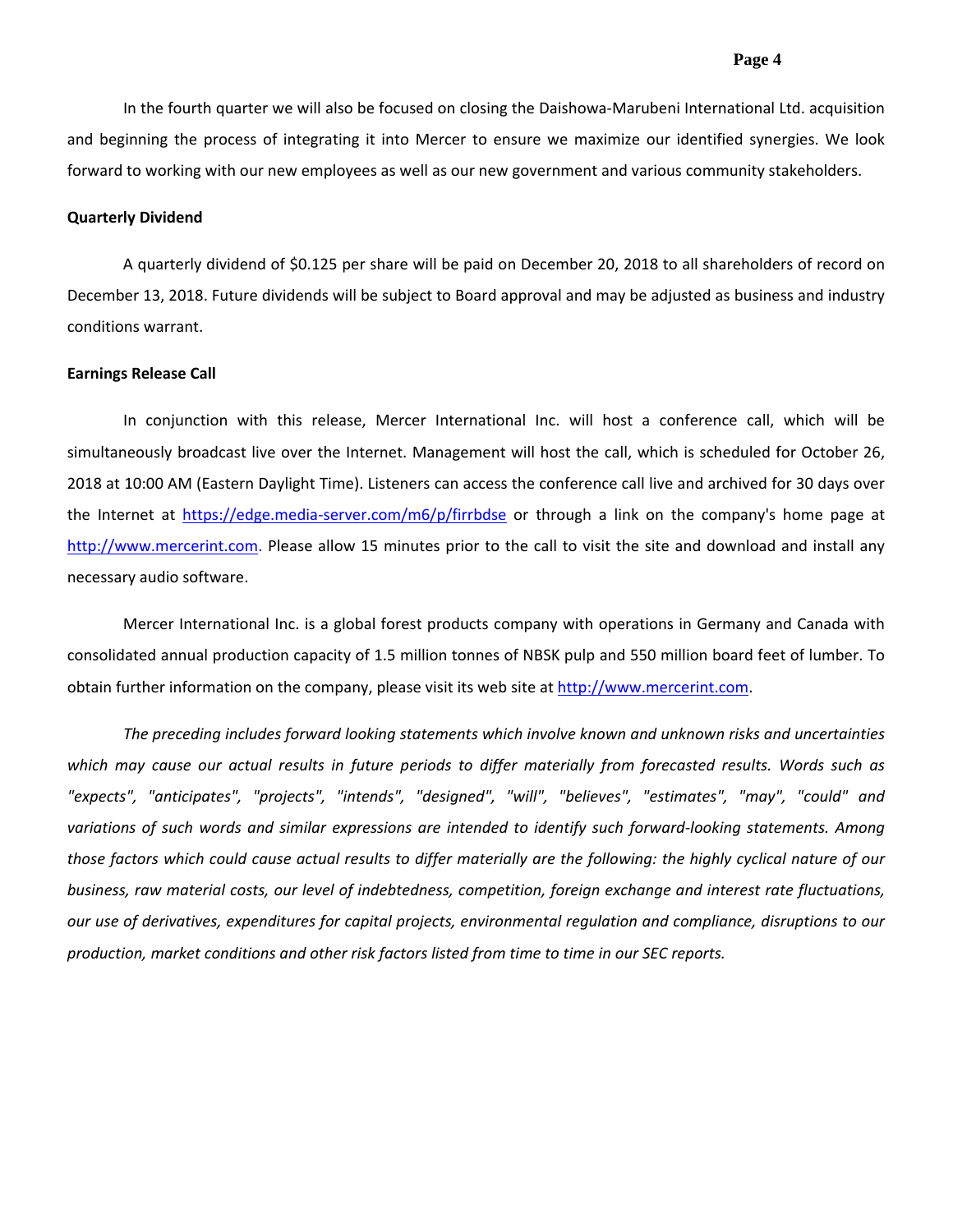APPROVED BY:

Jimmy S.H. Lee Executive Chairman (604) 684‐1099

David M. Gandossi Chief Executive Officer (604) 684‐1099

‐FINANCIAL TABLES FOLLOW‐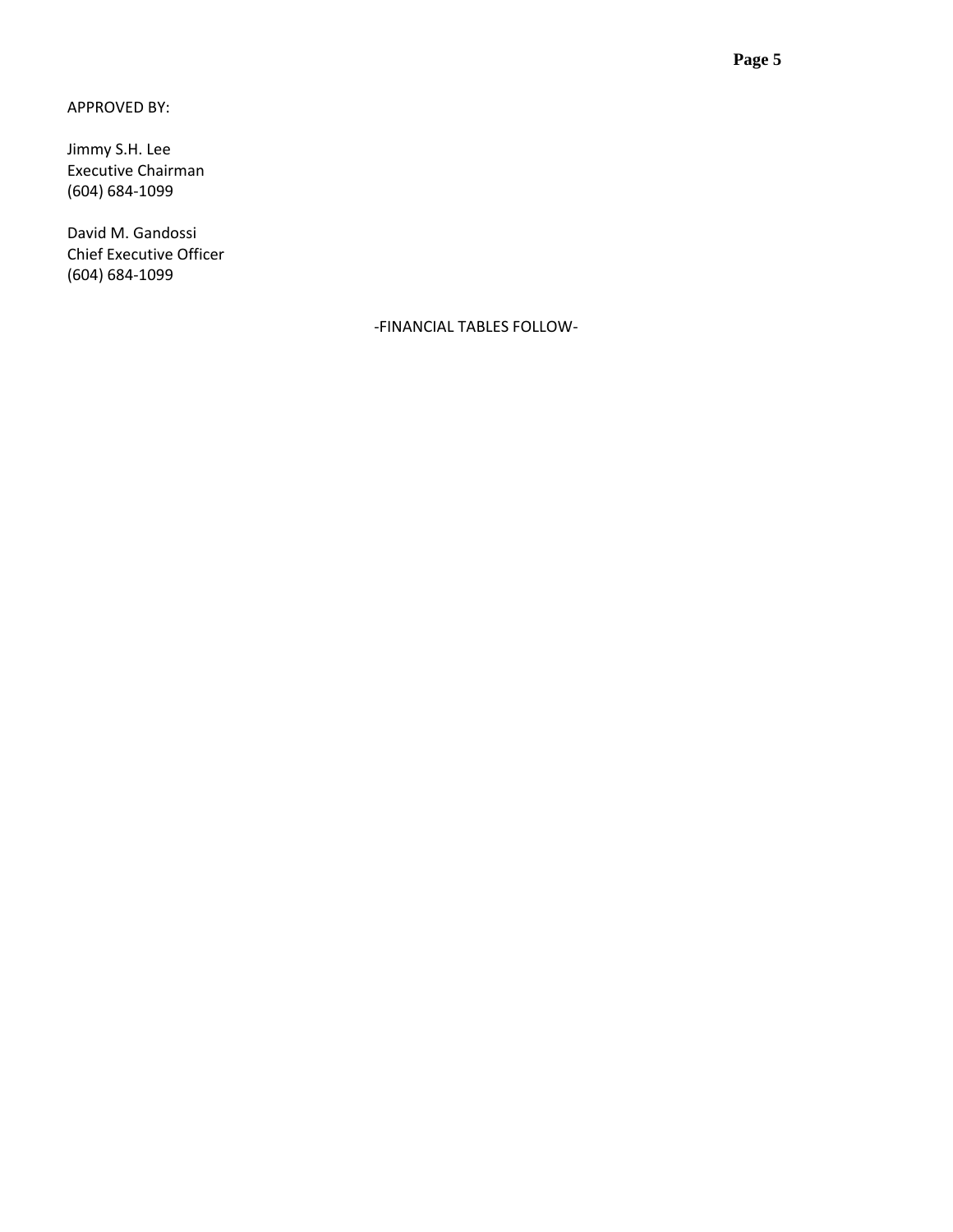## **Summary Financial Highlights**

|                                                     |    | Q <sub>3</sub> | Q <sub>2</sub> | Q <sub>3</sub> |          | <b>YTD</b>                               |                | <b>YTD</b>               |     |
|-----------------------------------------------------|----|----------------|----------------|----------------|----------|------------------------------------------|----------------|--------------------------|-----|
|                                                     |    | 2018           | 2018           | 2017           |          | 2018                                     |                | 2017                     |     |
|                                                     |    |                |                |                |          | (in thousands, except per share amounts) |                |                          |     |
| Pulp segment revenues                               | \$ | 292,969        | \$<br>291,632  | \$<br>272,358  |          | 898,836<br>\$                            | \$             | 781,028                  |     |
| Wood products segment revenues                      |    | 38,089         | 54,900         | 33,140         |          | 146,657                                  |                | 50,431                   |     |
| Total revenues                                      | S  | 331,058        | \$<br>346,532  | \$<br>305,498  |          | \$1,045,493                              | \$             | 831,459                  |     |
|                                                     |    |                |                |                |          |                                          |                |                          |     |
| Pulp segment operating income                       | \$ | 68,794         | \$<br>36,976   | \$<br>40,982   | $(1)$ \$ | 179,824                                  | \$             | 104,411                  | (1) |
| Wood products segment operating income (loss)       |    | (1,770)        | 4,322          | 2,983          |          | 5,534                                    |                | 3,064                    |     |
| Corporate and other operating loss                  |    | (3,678)        | (3,822)        | (2,303)        |          | (8, 488)                                 |                | (5,604)                  |     |
| Total operating income                              | \$ | 63,346         | \$<br>37,476   | \$<br>41,662   |          | \$<br>176,870                            | \$             | 101,871                  |     |
|                                                     |    |                |                |                |          |                                          |                |                          |     |
| Pulp segment depreciation and amortization          | Ś. | 20,802         | \$<br>21,127   | \$<br>21,149   |          | \$<br>63,452                             | \$             | 59,652                   |     |
| Wood products segment depreciation and amortization |    | 2,395          | 1,779          | 1,419          |          | 5,860                                    |                | 2,553                    |     |
| Corporate and other depreciation and amortization   |    | 113            | 108            | 105            |          | 331                                      |                | 314                      |     |
| Total depreciation and amortization                 | \$ | 23,310         | \$<br>23,014   | \$<br>22,673   |          | \$<br>69,643                             | \$             | 62,519                   |     |
|                                                     |    |                |                |                |          |                                          |                |                          |     |
| <b>Operating EBITDA</b>                             | \$ | 86,656         | \$<br>60,490   | \$<br>64,335   | (1)      | $\ddot{\bm{\zeta}}$<br>246,513           | \$             | $164,390$ <sup>(1)</sup> |     |
| Loss on settlement of debt                          | \$ |                | \$             | \$             |          | 21,515<br>\$                             | (2)<br>$\zeta$ | $10,696$ <sup>(3)</sup>  |     |
| Legal cost award                                    | \$ |                | \$             | \$<br>—        |          | \$<br>6,951                              | \$             |                          |     |
| Provision for income taxes                          | \$ | 10,182         | \$<br>8,461    | \$<br>6,632    |          | \$<br>28,224                             | \$             | 21,897                   |     |
| Net income                                          | \$ | 41,176         | \$<br>16,755   | \$<br>21,143   |          | \$<br>83,580                             | \$             | 28,765                   |     |
| Net income per common share                         |    |                |                |                |          |                                          |                |                          |     |
| <b>Basic</b>                                        | \$ | 0.63           | \$<br>0.26     | \$<br>0.33     |          | \$<br>1.28                               | \$             | 0.44                     |     |
| <b>Diluted</b>                                      | \$ | 0.63           | \$<br>0.26     | \$<br>0.32     |          | \$<br>1.27                               | \$             | 0.44                     |     |
| Common shares outstanding at period end             |    | 65,202         | 65,202         | 65,017         |          | 65,202                                   |                | 65,017                   |     |

(1) Adjusted as a result of our adoption of Accounting Standards Update 2017-07, Improving the Presentation of Net Periodic Pension Cost and Net Periodic *Post‐Retirement Benefit Cost*, in the current year. See Note 1 to our Interim Consolidated Financial Statements.

\_\_\_\_\_\_\_\_\_\_\_\_\_\_\_\_\_

(2) Redemption of 7.75% senior notes due 2022.<br>(3) Redemption of 7.00% senior notes due 2019. Redemption of 7.00% senior notes due 2019.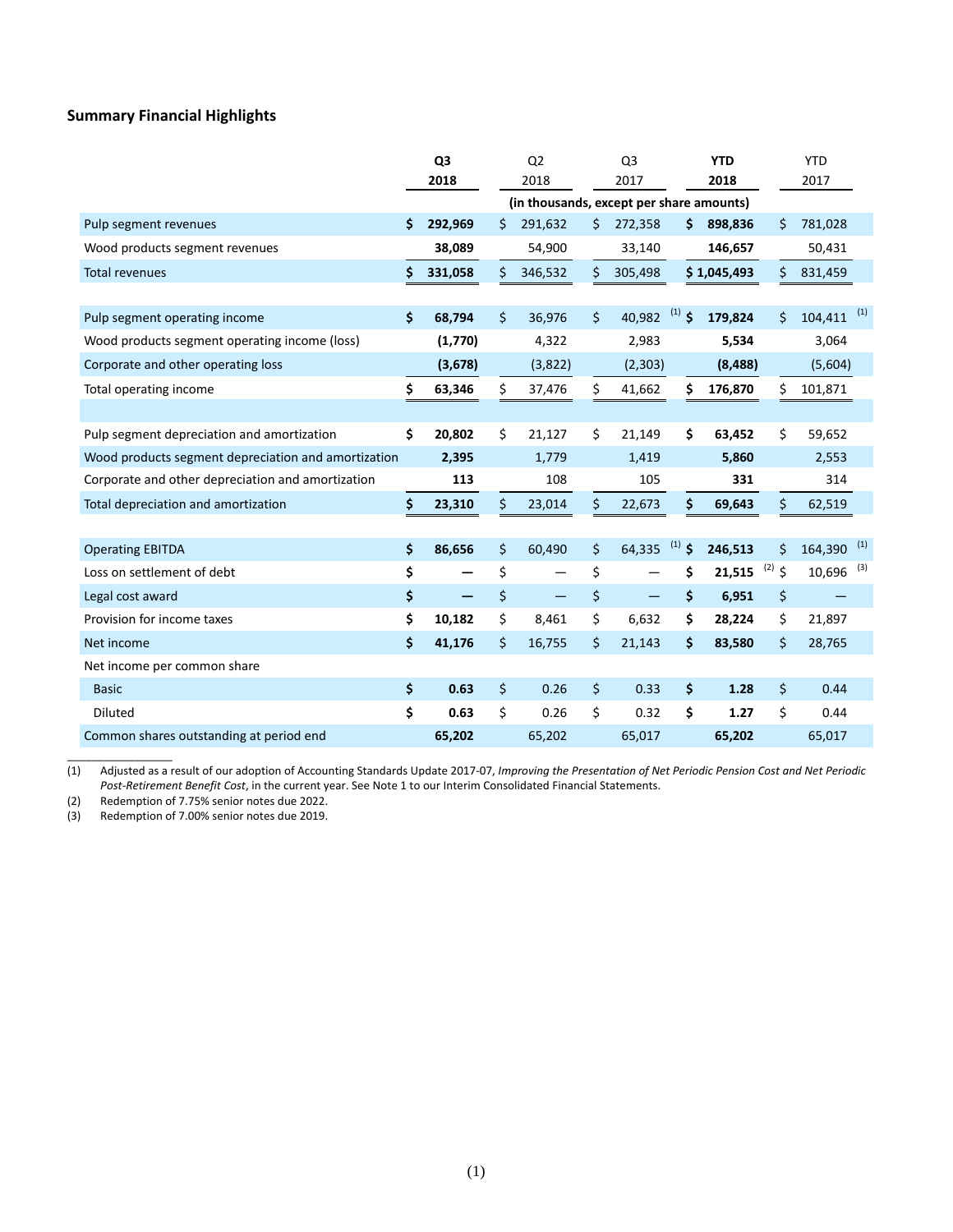# **Summary Operating Highlights**

|                                                                         | Q <sub>3</sub> | Q <sub>2</sub> | Q <sub>3</sub> | <b>YTD</b> | <b>YTD</b> |
|-------------------------------------------------------------------------|----------------|----------------|----------------|------------|------------|
| <b>Pulp Segment</b>                                                     | 2018           | 2018           | 2017           | 2018       | 2017       |
| Pulp production ('000 ADMTs)                                            | 363.5          | 309.7          | 388.1          | 1,037.7    | 1,124.5    |
| Annual maintenance downtime ('000 ADMTs)                                | 14.4           | 55.4           | 10.2           | 69.9       | 42.7       |
| Annual maintenance downtime (days)                                      | 14             | 37             | 10             | 51         | 32         |
| Pulp sales ('000 ADMTs)                                                 | 319.9          | 338.3          | 383.8          | 1,025.2    | 1,147.7    |
| Average NBSK pulp list prices in Europe (\$/ADMT) <sup>(1)</sup>        | 1,230          | 1,200          | 903            | 1,176      | 869        |
| Average NBSK pulp list prices in China (\$/ADMT) <sup>(1)</sup>         | 887            | 910            | 670            | 902        | 662        |
|                                                                         |                |                |                |            |            |
| Average NBSK pulp list prices in North America (\$/ADMT) <sup>(1)</sup> | 1,377          | 1,310          | 1,110          | 1,307      | 1,079      |
| Average pulp sales realizations (\$/ADMT) <sup>(2)</sup>                | 852            | 821            | 638            | 817        | 615        |
| Energy production ('000 MWh)                                            | 388.0          | 294.7          | 497.5          | 1,120.7    | 1,418.5    |
| Energy sales ('000 MWh)                                                 | 141.0          | 84.6           | 224.8          | 401.3      | 620.9      |
| Average energy sales realizations (\$/MWh)                              | 105            | 99             | 97             | 105        | 92         |
|                                                                         |                |                |                |            |            |
| <b>Wood Products Segment</b>                                            |                |                |                |            |            |
| Lumber production (MMfbm)                                               | 79.5           | 112.0          | 109.6          | 294.8      | 177.1      |
| Lumber sales (MMfbm)                                                    | 83.8           | 113.1          | 74.2           | 312.0      | 115.7      |
| Average lumber sales realizations (\$/Mfbm)                             | 409            | 433            | 375            | 421        | 358        |
| Energy production and sales ('000 MWh)                                  | 16.4           | 25.6           | 24.5           | 62.5       | 48.5       |
| Average energy sales realizations (\$/MWh)                              | 121            | 127            | 127            | 128        | 119        |
|                                                                         |                |                |                |            |            |
| <b>Average Spot Currency Exchange Rates</b>                             |                |                |                |            |            |
| $5/6^{(3)}$                                                             | 1.1629         | 1.1922         | 1.1755         | 1.1945     | 1.1146     |
| $$ / C$^{(3)}$                                                          | 0.7651         | 0.7750         | 0.7984         | 0.7767     | 0.7659     |

(1) Source: RISI pricing report.

\_\_\_\_\_\_\_\_\_\_\_\_\_

(2) Sales realizations after customer discounts, rebates and other selling concessions. Incorporates the effect of pulp price variations occurring between the order and shipment dates.

(3) Average Federal Reserve Bank of New York Noon Buying Rates over the reporting period.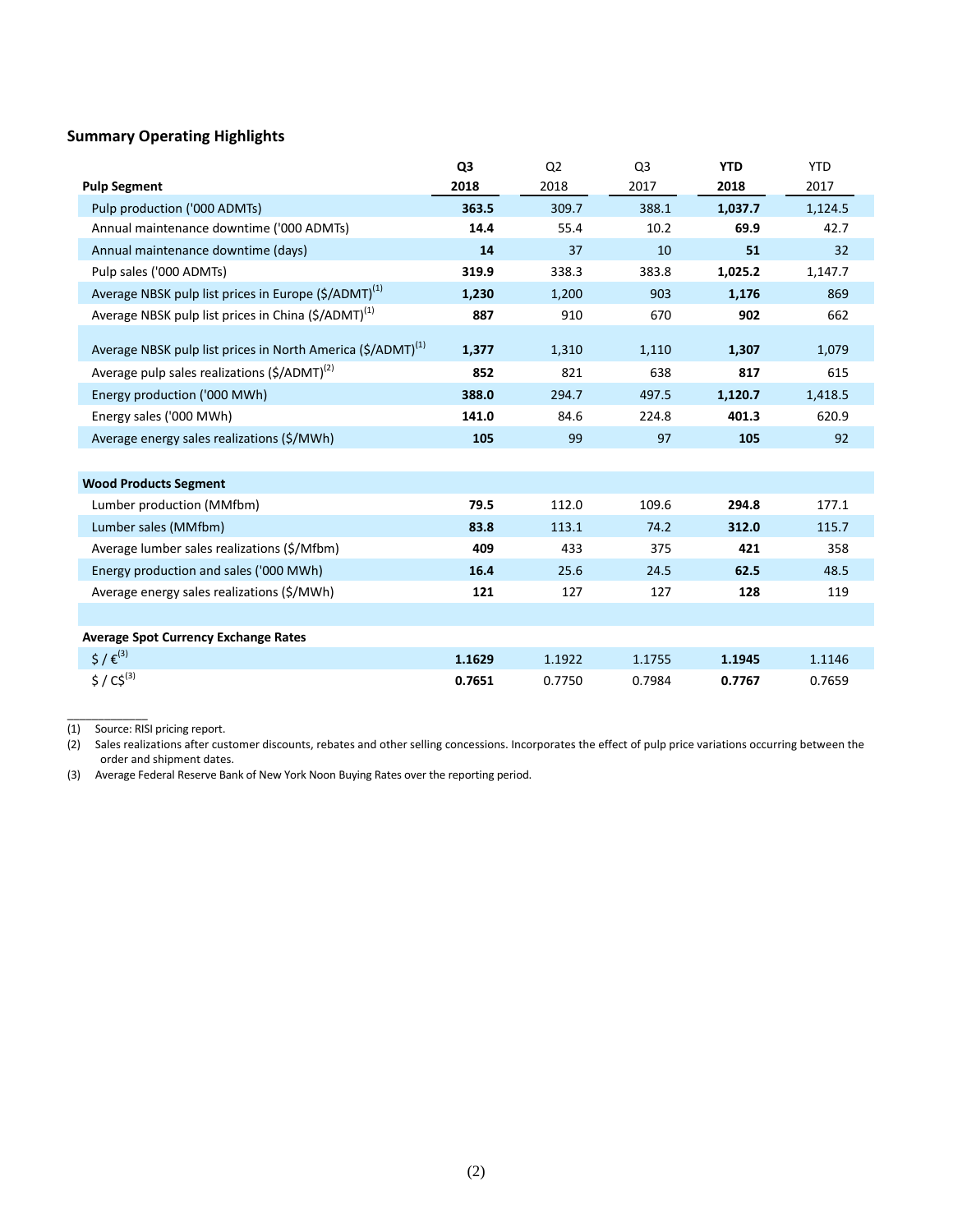## **MERCER INTERNATIONAL INC. INTERIM CONSOLIDATED STATEMENTS OF OPERATIONS (Unaudited) (In thousands, except per share data)**

|                                                          |      | <b>Three Months Ended</b><br>September 30 |      |                   | <b>Nine Months Ended</b><br>September 30 |                 |                    |           |
|----------------------------------------------------------|------|-------------------------------------------|------|-------------------|------------------------------------------|-----------------|--------------------|-----------|
|                                                          | 2018 |                                           | 2017 |                   | 2018                                     |                 |                    | 2017      |
|                                                          |      |                                           |      |                   |                                          |                 |                    |           |
| Revenues                                                 | \$   | 331,058                                   | Ŝ.   | 305,498 \$        |                                          | 1,045,493       | Ŝ.                 | 831,459   |
| Costs and expenses                                       |      |                                           |      |                   |                                          |                 |                    |           |
| Operating costs, excluding depreciation and amortization |      | 230,009                                   |      | 228,941           |                                          | 755,428         |                    | 632,071   |
| Operating depreciation and amortization                  |      | 23,197                                    |      | 22,568            |                                          | 69,312          |                    | 62,205    |
| Selling, general and administrative expenses             |      | 14,506                                    |      | 12,327            |                                          | 43,883          |                    | 35,312    |
| Operating income                                         |      | 63,346                                    |      | 41,662            |                                          | 176,870         |                    | 101,871   |
|                                                          |      |                                           |      |                   |                                          |                 |                    |           |
| Other income (expenses)                                  |      |                                           |      |                   |                                          |                 |                    |           |
| Interest expense                                         |      | (11, 729)                                 |      | (13, 513)         |                                          | (35, 972)       |                    | (40, 712) |
| Loss on settlement of debt                               |      |                                           |      |                   |                                          | (21, 515)       |                    | (10,696)  |
| Legal cost award                                         |      |                                           |      |                   |                                          | (6, 951)        |                    |           |
| Other income (expenses)                                  |      | (259)                                     |      | (374)             |                                          | (628)           |                    | 199       |
| Total other expenses                                     |      | (11,988)                                  |      | (13,887)          |                                          | (65,066)        |                    | (51,209)  |
| Income before provision for income taxes                 |      | 51,358                                    |      | 27,775            |                                          | 111,804         |                    | 50,662    |
| Provision for income taxes                               |      | (10, 182)                                 |      | (6,632)           |                                          | (28, 224)       |                    | (21, 897) |
| Net income                                               | Ś.   | 41,176                                    | Ŝ.   | $21,143$ \$       |                                          | 83,580          | $\ddot{\varsigma}$ | 28,765    |
|                                                          |      |                                           |      |                   |                                          |                 |                    |           |
| Net income per common share                              |      |                                           |      |                   |                                          |                 |                    |           |
| <b>Basic</b>                                             | \$   | 0.63                                      | Ś    | 0.33 <sup>5</sup> |                                          | 1.28            | Ŝ.                 | 0.44      |
| <b>Diluted</b>                                           | \$   | 0.63                                      | \$   | $0.32 \quad$ \$   |                                          | $1.27 \quad$ \$ |                    | 0.44      |
|                                                          |      |                                           |      |                   |                                          |                 |                    |           |
| Dividends declared per common share                      | \$   | 0.125                                     | \$   | 0.115             | \$                                       | 0.375           | $\zeta$            | 0.345     |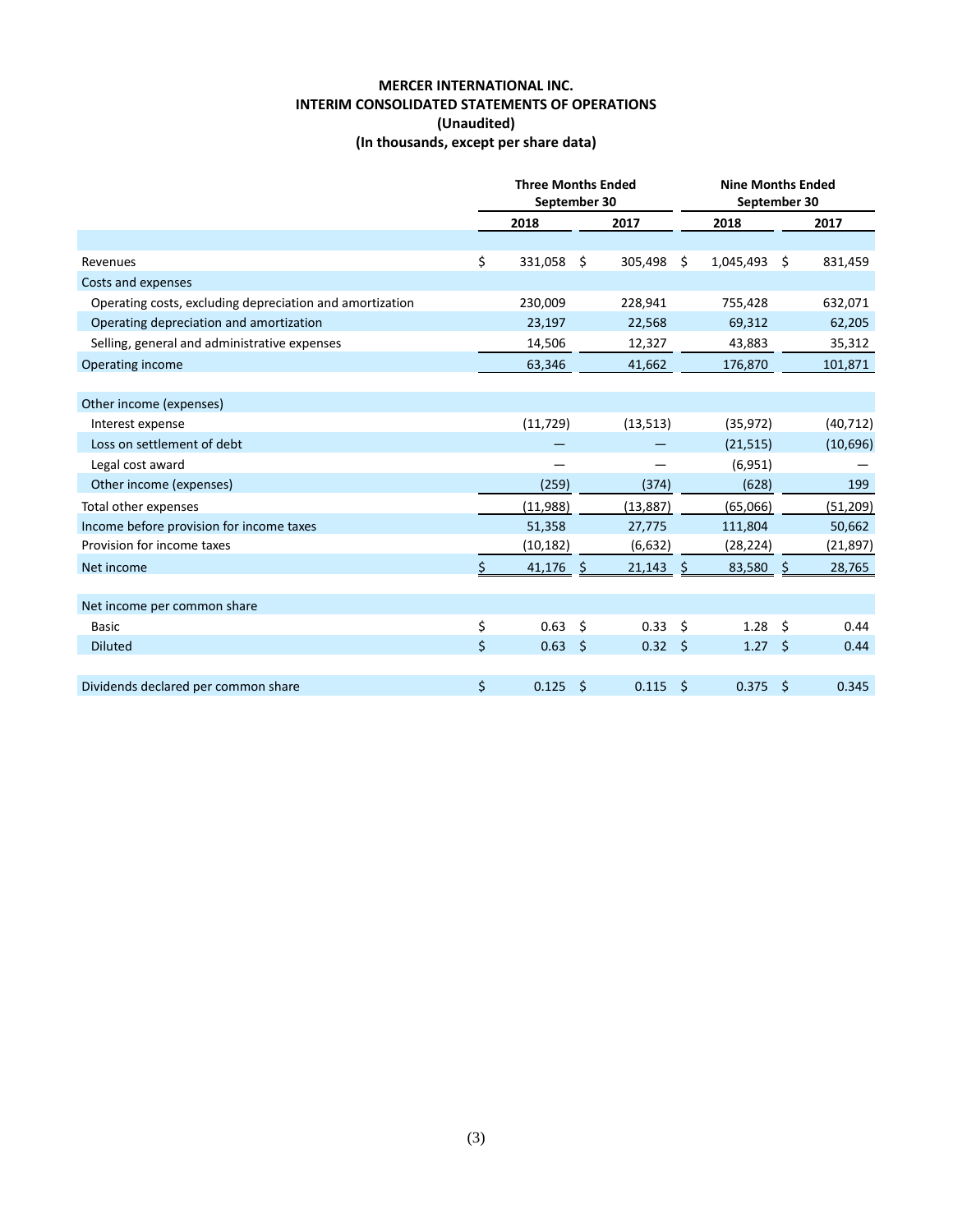## **MERCER INTERNATIONAL INC. INTERIM CONSOLIDATED BALANCE SHEETS (Unaudited) (In thousands, except share and per share data)**

|                                                                                                               | September 30,<br>2018 |            |               | December 31,<br>2017 |
|---------------------------------------------------------------------------------------------------------------|-----------------------|------------|---------------|----------------------|
|                                                                                                               |                       |            |               |                      |
| <b>ASSETS</b><br><b>Current assets</b>                                                                        |                       |            |               |                      |
| Cash and cash equivalents                                                                                     | \$                    | 242,185    | - \$          | 143,299              |
| Restricted cash to redeem senior notes                                                                        |                       |            |               | 317,439              |
| <b>Accounts receivable</b>                                                                                    |                       | 193,648    |               | 206,027              |
| Inventories                                                                                                   |                       | 229,784    |               | 176,601              |
| Prepaid expenses and other                                                                                    |                       | 12,417     |               | 8,973                |
| Total current assets                                                                                          |                       | 678,034    |               | 852,339              |
|                                                                                                               |                       |            |               |                      |
| Property, plant and equipment, net                                                                            |                       | 834,347    |               | 844,848              |
| Intangible and other assets                                                                                   |                       | 24,274     |               | 26,147               |
| Deferred income tax                                                                                           |                       | 4,641      |               | 1,376                |
| <b>Total assets</b>                                                                                           | \$                    | 1,541,296  | $\frac{1}{2}$ | 1,724,710            |
|                                                                                                               |                       |            |               |                      |
| LIABILITIES AND SHAREHOLDERS' EQUITY                                                                          |                       |            |               |                      |
| <b>Current liabilities</b>                                                                                    |                       |            |               |                      |
| Accounts payable and other                                                                                    | \$                    | 173,784 \$ |               | 133,557              |
| Pension and other post-retirement benefit obligations                                                         |                       | 955        |               | 985                  |
| Senior notes to be redeemed with restricted cash                                                              |                       |            |               | 295,924              |
| <b>Total current liabilities</b>                                                                              |                       | 174,739    |               | 430,466              |
|                                                                                                               |                       |            |               |                      |
| Debt                                                                                                          |                       | 696,519    |               | 662,997              |
| Pension and other post-retirement benefit obligations                                                         |                       | 22,705     |               | 21,156               |
| Capital leases and other                                                                                      |                       | 36,239     |               | 27,464               |
| Deferred income tax                                                                                           |                       | 41,152     |               | 31,961               |
| <b>Total liabilities</b>                                                                                      |                       | 971,354    |               | 1,174,044            |
|                                                                                                               |                       |            |               |                      |
| Shareholders' equity                                                                                          |                       |            |               |                      |
| Common shares \$1 par value; 200,000,000 authorized;<br>65,202,000 issued and outstanding (2017 - 65,017,000) |                       | 65,171     |               | 64,974               |
| Additional paid-in capital                                                                                    |                       | 341,420    |               | 338,695              |
| Retained earnings                                                                                             |                       | 265,131    |               | 205,998              |
| Accumulated other comprehensive loss                                                                          |                       | (101, 780) |               | (59,001)             |
| Total shareholders' equity                                                                                    |                       | 569,942    |               | 550,666              |
| Total liabilities and shareholders' equity                                                                    | \$                    | 1,541,296  | \$            | 1,724,710            |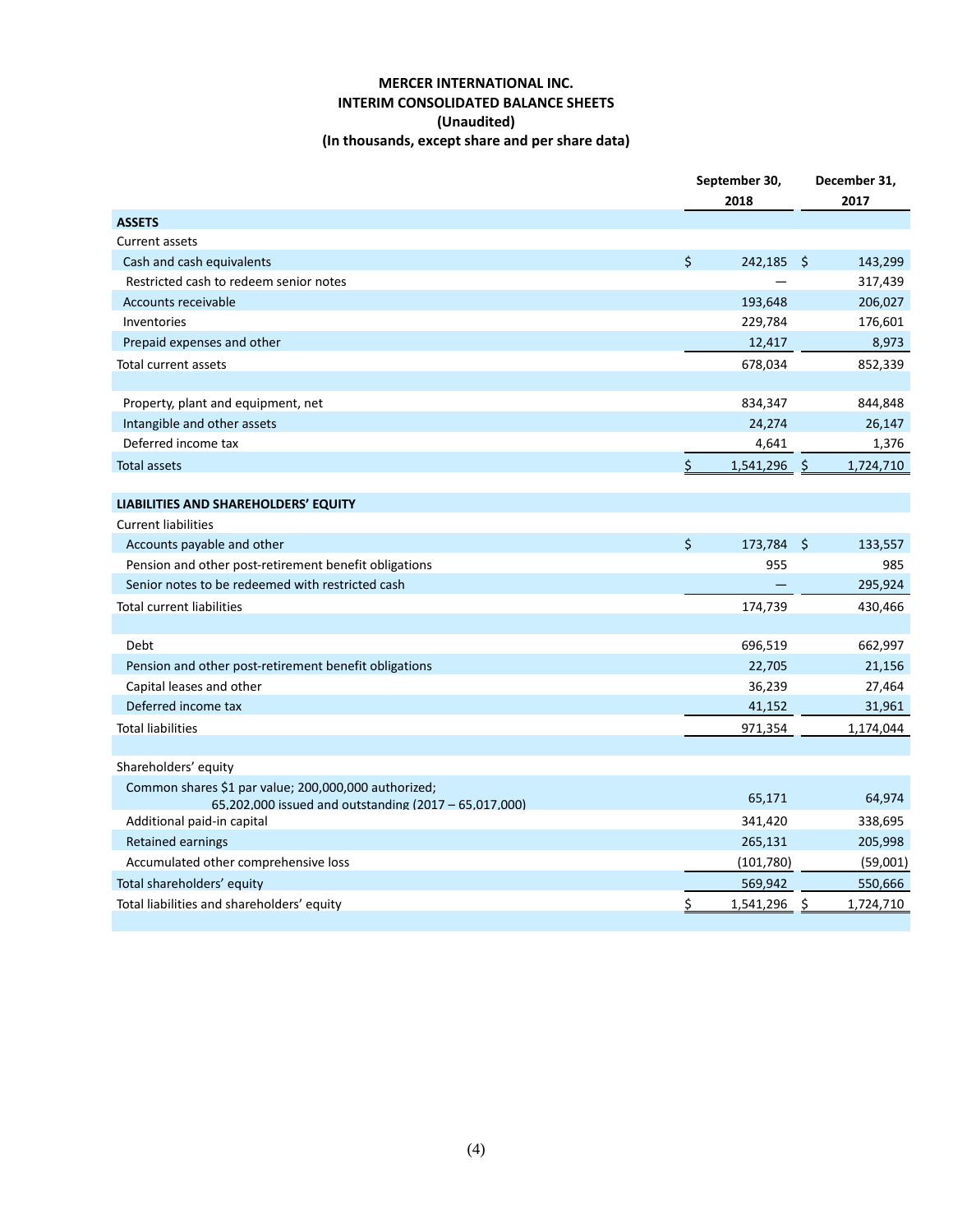# **MERCER INTERNATIONAL INC. INTERIM CONSOLIDATED STATEMENTS OF CASH FLOWS (Unaudited) (In thousands)**

|                                                                             | <b>Three Months Ended</b><br>September 30, |            |               |           | <b>Nine Months Ended</b><br>September 30, |            |      |            |
|-----------------------------------------------------------------------------|--------------------------------------------|------------|---------------|-----------|-------------------------------------------|------------|------|------------|
|                                                                             | 2018                                       |            |               | 2017      |                                           | 2018       |      | 2017       |
| Cash flows from (used in) operating activities                              |                                            |            |               |           |                                           |            |      |            |
| Net income                                                                  | \$<br>41,176                               |            | $\varsigma$   | 21,143    | - \$                                      | 83,580 \$  |      | 28,765     |
| Adjustments to reconcile net income to cash flows from operating activities |                                            |            |               |           |                                           |            |      |            |
| Depreciation and amortization                                               | 23,310                                     |            |               | 22,673    |                                           | 69,643     |      | 62,519     |
| Deferred income tax provision                                               | 1,314                                      |            |               | 4,184     |                                           | 7,330      |      | 12,589     |
| Loss on settlement of debt                                                  |                                            |            |               |           |                                           | 21,515     |      | 10,696     |
| Defined benefit pension plan and other post-retirement benefit              |                                            |            |               |           |                                           |            |      |            |
| plan expense                                                                | 423                                        |            |               | 549       |                                           | 1,294      |      | 1,615      |
| Stock compensation expense                                                  |                                            | 970        |               | 774       |                                           | 2,922      |      | 1,525      |
| Other                                                                       | 884                                        |            |               | 783       |                                           | 3,015      |      | 1,308      |
| Defined benefit pension plan and other post-retirement benefit              |                                            |            |               |           |                                           |            |      |            |
| plan contributions                                                          |                                            | (19)       |               | (458)     |                                           | (124)      |      | (1, 309)   |
| Changes in working capital                                                  |                                            |            |               |           |                                           |            |      |            |
| Accounts receivable                                                         | (150)                                      |            |               | 1,584     |                                           | 8,193      |      | (42, 130)  |
| Inventories                                                                 | (41,084)                                   |            |               | (14, 043) |                                           | (60, 127)  |      | (9, 912)   |
| Accounts payable and accrued expenses                                       | (10, 803)                                  |            |               | (1,906)   |                                           | 44,130     |      | 41,929     |
| Other                                                                       | (5,252)                                    |            |               | (1, 496)  |                                           | (8,480)    |      | (4, 338)   |
| Net cash from (used in) operating activities                                | 10,769                                     |            |               | 33,787    |                                           | 172,891    |      | 103,257    |
|                                                                             |                                            |            |               |           |                                           |            |      |            |
| Cash flows from (used in) investing activities                              |                                            |            |               |           |                                           |            |      |            |
| Purchase of property, plant and equipment                                   | (26, 744)                                  |            |               | (14, 342) |                                           | (71, 583)  |      | (42, 249)  |
| Purchase of intangible assets                                               | (163)                                      |            |               | (394)     |                                           | (483)      |      | (799)      |
| Acquisition of Friesau Facility                                             |                                            |            |               |           |                                           |            |      | (61, 627)  |
| Other                                                                       | 211                                        |            |               | (381)     |                                           | 278        |      | (304)      |
| Net cash from (used in) investing activities                                | (26, 696)                                  |            |               | (15, 117) |                                           | (71, 788)  |      | (104, 979) |
|                                                                             |                                            |            |               |           |                                           |            |      |            |
| Cash flows from (used in) financing activities                              |                                            |            |               |           |                                           |            |      |            |
| Redemption of senior notes                                                  |                                            |            |               |           |                                           | (317, 439) |      | (234, 945) |
| Proceeds from issuance of senior notes                                      |                                            |            |               |           |                                           |            |      | 250,000    |
| Proceeds from (repayment of) revolving credit facilities, net               | (3, 443)                                   |            |               |           |                                           | 34,293     |      | 26,525     |
| Dividend payments                                                           | (8, 150)                                   |            |               | (7, 477)  |                                           | (24, 424)  |      | (22, 389)  |
| Payment of interest rate derivative liability                               |                                            |            |               |           |                                           |            |      | (3,789)    |
| Payment of debt issuance costs                                              |                                            |            |               |           |                                           | (1,390)    |      | (6, 132)   |
| Other                                                                       | (944)                                      |            |               | (389)     |                                           | (2, 563)   |      | 569        |
| Net cash from (used in) financing activities                                | (12, 537)                                  |            |               | (7,866)   |                                           | (311,523)  |      | 9,839      |
|                                                                             |                                            |            |               |           |                                           |            |      |            |
| Effect of exchange rate changes on cash, cash equivalents and               |                                            |            |               |           |                                           |            |      |            |
| restricted cash                                                             | 1,167                                      |            |               | 3,895     |                                           | (8, 133)   |      | 10,329     |
| Net increase (decrease) in cash, cash equivalents and restricted cash       | (27, 297)                                  |            |               | 14,699    |                                           | (218, 553) |      | 18,446     |
| Cash, cash equivalents and restricted cash, beginning of period             | 269,482                                    |            |               | 144,643   |                                           | 460,738    |      | 140,896    |
| Cash, cash equivalents and restricted cash, end of period                   | \$<br>242,185                              |            | $\frac{1}{2}$ | 159,342   | \$                                        | 242,185    | \$   | 159,342    |
|                                                                             |                                            |            |               |           |                                           |            |      |            |
| Supplemental cash flow disclosure                                           |                                            |            |               |           |                                           |            |      |            |
| Cash paid for interest                                                      | \$<br>19,591                               |            | $\zeta$       | 8,430     | $\ddot{\varsigma}$                        | 35,287     | - \$ | 29,311     |
| Cash paid for income taxes                                                  | \$                                         | $2,192$ \$ |               | 2,797 \$  |                                           | $6,412$ \$ |      | 8,001      |